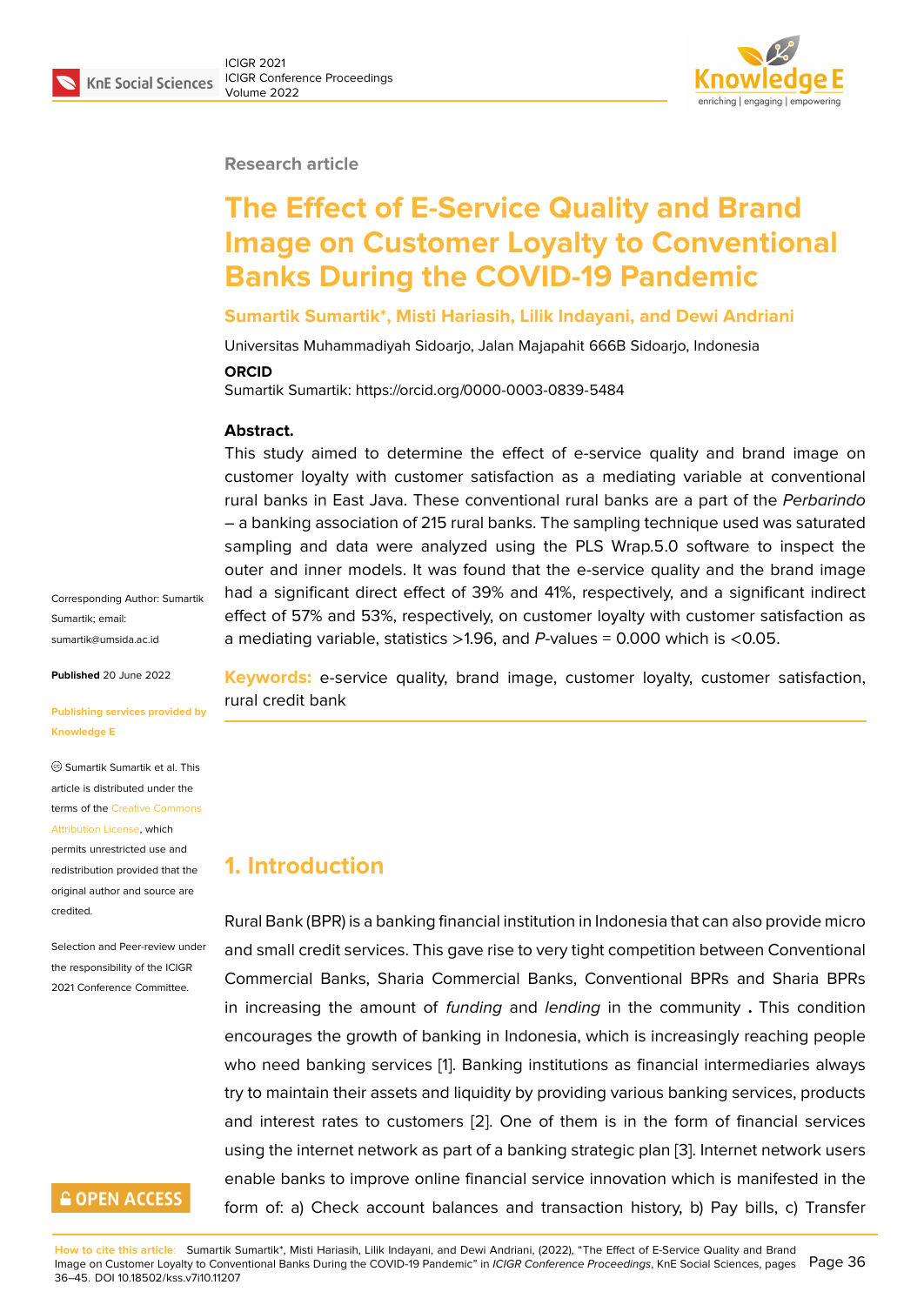funds between accounts, d) Request credit card payments, e) Checks, and f ) Manage investment and stock trading.

Based on the Circular Letter of the Financial Services Authority Number 12/SEOJK.07/2014 concerning Submission of Information in the context of Marketing of Financial Services Products and or Services, it shows that Rural Banks (BPRs) are required to be able to use digital technology in order to protect customers from product offerings and advertisements. which is not clear. The use of this digital technology requires an internet connection where internet use at BPR is only limited to helping facilitate business transaction activities, but in this 4.0 revolution the internet has an important role in the banking world which functions as a locomotor in order to survive and compete to get customer loyalty. The whole BPR began vying to attract the attention of consumers by giving *sevice* is *online* and *offline,* but the use of e- *sevice quality* which is implemented by the RB still not up to one of them is in the form of transaction or use of *the website* is different from the general banking where the use of *service* in *online* has a significant influence in creating customer satisfaction and loyalty [1]. The increase in the number of credits can be due to customer satisfaction, good services provided and high customer loyalty [3], [4].

E-SQ can be in the form of increasing the use of websites that facilitate efficient and eff[e](#page-8-0)ctive shopping, purchasing, and product delivery and increasing customer loyalty with dimensions that capture willingness [to](#page-8-2) r[ep](#page-8-3)urchase and recommend to others. The quality of internet banking electronic services in the US recommends three dimensions for the quality of electronic services namely Efficiency, Contact, Customization. also revealed that usability, ease of use, reliability, responsiveness, security, privacy emerged as dimensions of internet banking in Hong Kong. For internet banking in Taiwan it shows that the dimensions that make up the quality of electronic services are Efficiency, Compliance, System Availability, Privacy, Contacts, Compensation, Site Aesthetics, Customization.[5] . E-service quality has no significant effect on customer loyalty in banking.

customer and customer loyalty the telecommunications industry's rapid development, e-SQ is becoming more im[po](#page-8-4)rtant in enhancing customer loyalty by mediating customer satisfaction and. [6] Brand image and perceived service quality affect customer loyalty. The results show that customer satisfaction is the most important critical factor for the success of any supermarket organization with reasonable product prices, availability of quality product[s, p](#page-8-5)roviding service in an accurate time, obtaining accurate information, and less time to maintain records at the cash register. [7], but brand image has no effect on customer loyalty . [3]. The improvement of e service quality is a hot topic that is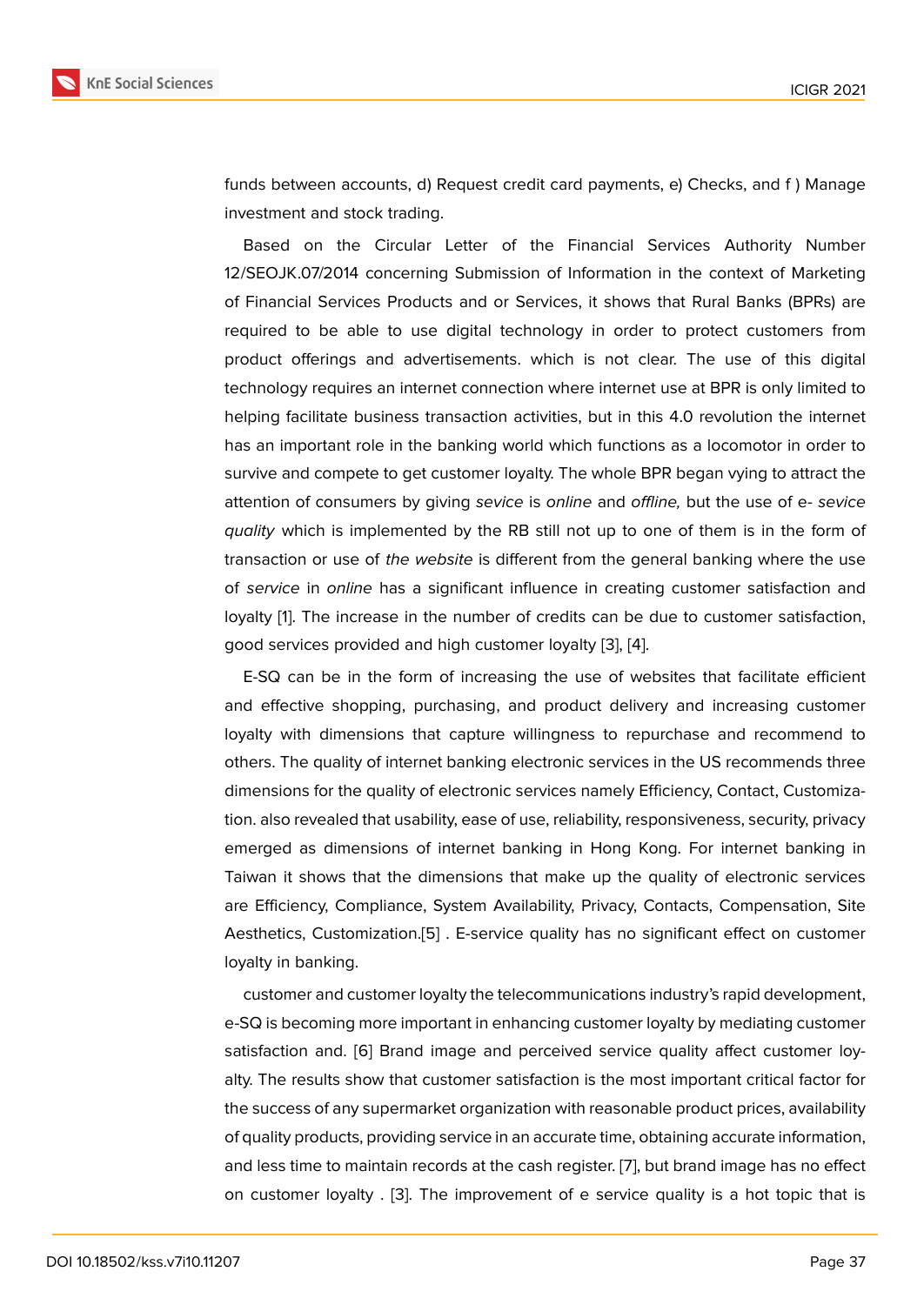being researched which can be shown in Figure 1. The results of VosViewer regarding e service quality are below.



**Figure** 1: The results of the publication of trends in the topic of e service quality with the Vosviewer application.

Satisfaction confirms its significant role and has a significant positive effect on loyalty development [3]. Customer loyalty is very vital in the business world.[8]. After reviewing the relationship between satisfaction and loyalty, we conclude that the best approach is one that considers satisfaction and loyalty to be two different states, while acknowledging that th[e](#page-8-2) first will likely leads to the second. [7].

Conventional BPRs are more familiar with the area and its business opportunities, the tendency of BPRs to monitor customers and communicate with a higher frequency considering that BPRs are generally located wher[e t](#page-9-0)heir customers live, Services are more familial, BPR services to customers tend to use a familial approach and local culture because most of the employees and management of the BPR come from the area where the BPR operates. [5] . Increasing the number of Conventional BPR Assets in East Java with the highest position in the Sidoarjo area with a total fund of 735 billion with a map of the distribution of Conventional BPR in Sidoarjo City with the highest number of 57 Conventional BP[R o](#page-8-4)ffices. Conventional BPR in Sidoarjo is part of banking financial institutions in Indonesia that must implement E-Service Quality and improve Brand Image to ensure high customer loyalty and can grow in the competitive world of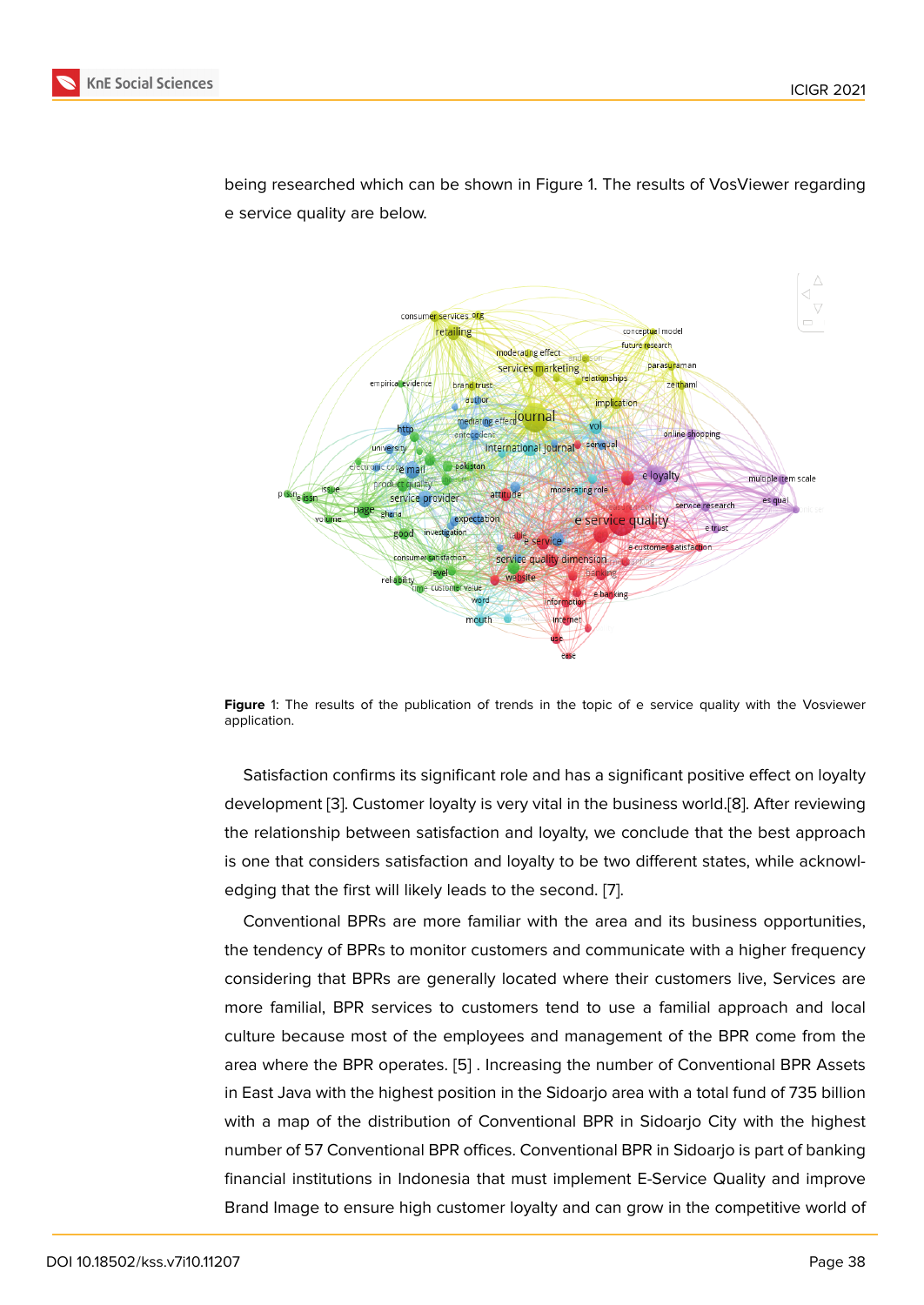the industrial revolution 4.0. Based on the description above, the researcher wants to know the effect of *e service quality and brand image* on *customer loyalty* with *customer satisfaction* as a mediating variable at Conventional BPR in East Java

#### **1.1. Study of Theory and Hypotheses**

*E service quality* is an innovation in terms of customer service more effectively and efficiently through internet media [7] indicators used are web design, usability, privacy, information quality. *Brand Image* is the perception of consumers when they think of a brand that is in accordance with the product or service [8] the indicators used are product image, user image. *Custo[m](#page-9-0)er satisfaction* is a consumer's feeling of pleasure that exceeds expectations for the product he bought [3] indicators of customer service, price, easy accessibility. *Customer loyalty* is a consumer r[ep](#page-9-1)urchase of products and services and recommends to other parties [3] the indicators used are repeat purchases, retention and referrals

**The hypotheses** in this study are:

*H1. E-Service Quality* has a significant eff[ec](#page-8-2)t on *customer loyalty* at Conventional BPR in Sidoarjo.

H2. *Brand Image* has a significant effect on *customer loyalty* at Conventional BPR in Sidoarjo.

H3. Customer satisfaction mediates the effect of *E-Service Quality* on *Customer Loyalty* at Conventional BPR in Sidoarjo.

H4. *Customer satisfaction* mediates the effect of the *Brand Image* System on customer loyalty at Conventional BPR in Sidoarjo.

## **2. Research methods**

This study used a quantitative approach and was conducted on 215 East Java Conventional BPRs who are members of Perbarindo. The sample used is a saturated sample technique where each member of the population is used as a sample, as many as 215 Conventional BPRs in East Java. Primary data collection is done by distributing questionnaires to respondents via google form. The goal is to get a clear picture of Conventional BPR, both information and conditions in the field related to *customer loyalty* . In this study, two types of analysis were used, namely descriptive and quantitative techniques or inferential statistical analysis of the data obtained in the field with a linker scale of 1-5 and the analysis tool using PLS Wrap 5.0. Based on the results of the validity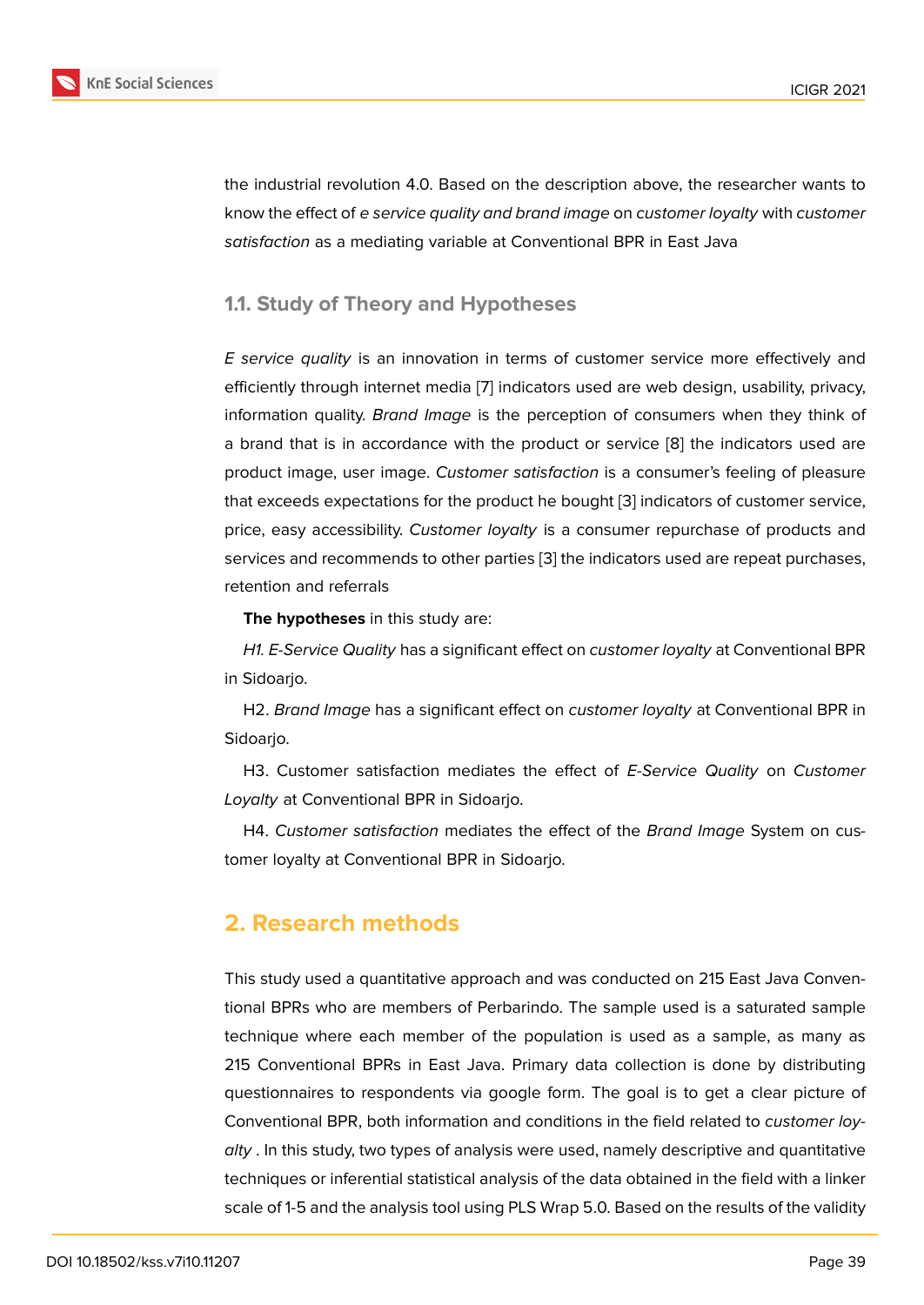



<span id="page-4-0"></span>**Figure** 2: Research framework.

and reliability of the instrument, it is declared valid if all indicators have a correlation coefficient greater than 0.30 and Cronbach's alpha is greater than 0.60, meaning that all statement items used as instruments are reliable.

## **3. Results and Discussion**

#### **3.1. Results**

Data quality testing

### **3.2. Validity test**

Validity test can be known by looking at the value of AVE (Average Variance Extracted) which requires greater than 0.5

| <b>Average variances extracted</b>                                        |                |       |       |  |  |
|---------------------------------------------------------------------------|----------------|-------|-------|--|--|
| $X^1$                                                                     | $\mathsf{v}$ 2 |       |       |  |  |
| 0.530                                                                     | 0.688          | 0.625 | 0.685 |  |  |
| Source: AVE value on SEM-PLS Wrap testing pls 5.0, (data processed, 2021) |                |       |       |  |  |

TABLE 1: Results of AVE . values.

Based on the table above, the AVE (Average Variances Extracted) value of the *e service quality* variable (X1) is 0.530, *brand image* (X2) is 0.688, *Customer satisfaction* (Z)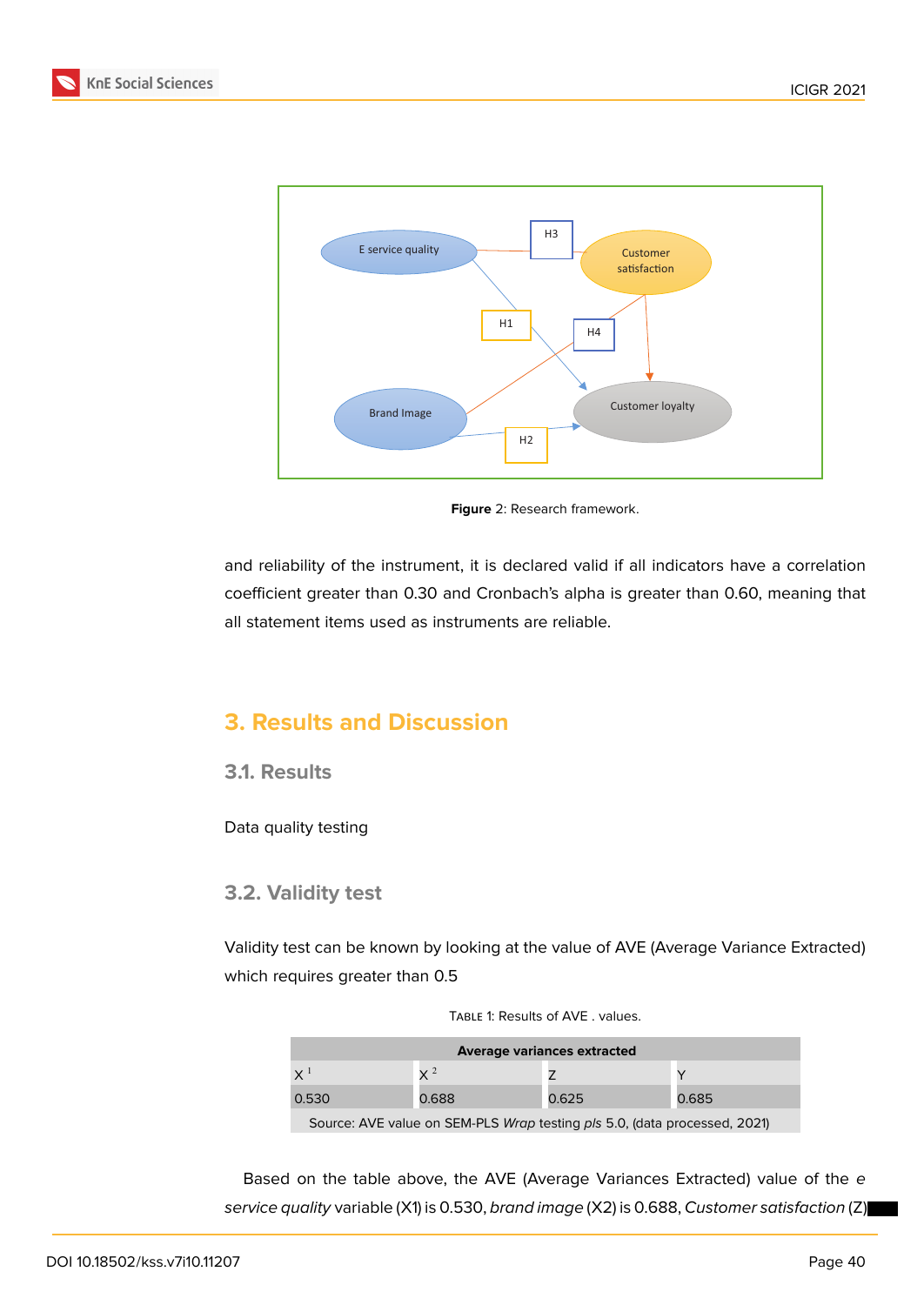is 0.625 and Customer loyalty (Y) is 0.685. All variables are declared valid because the AVE value is more than 0.5.

### **3.3. Reliability Test**

.

Reliability test is determined by looking at the results of Internal Consistency Reliability which must be greater than 0.7

| Composite reliability coefficients                                          |            |       |       |  |  |
|-----------------------------------------------------------------------------|------------|-------|-------|--|--|
| $X^1$                                                                       | $\times$ 2 |       |       |  |  |
| 0.780                                                                       | 0.728      | 0.785 | 0.765 |  |  |
| Source: SEM-PLS reliability score results Warpps 5.0 (data processed, 2021) |            |       |       |  |  |

TABLE 2: Value Composite Reliability.

Based on table 2. It can be seen that the value of composite reliability coefficients from the variables *e service quality* (X1) is 0.780, *brand image* (X2) is 0.728, *Customer satisfaction* (Z) is 0.785 and Customer loyalty (Y) is 0.765. All variables are declared valid because their value is more than 0.7.

### **3.4. Inner Model Testing (Structural Model)**

The magnitude of the effect size can be done through structural model testing and can be seen from the value of R-squares on the variables Z to Y, which in this study is 0.362 or 36%, which means the effect is classified as very strong, where the effect size can be categorized into 3, namely weak (0.02), medium (0.15), and large (0.35).

### **3.5. Hypothesis testing**

The hypothesis in this study is accepted if the p value is < 0.10 and the significance level value is by looking at the P-values at the Wrap PLS 5.0 output. while the magnitude of the influence between variables can be indicated by the magnitude of the beta coefficient of each path.

Based on Figure 2 below, the results of hypothesis testing can be explained as follows:

- 1. The magnitude [o](#page-4-0)f the direct effect of X1 on Y is 0.39 or 39%
- 2. The magnitude of the direct effect of X2 on Y is 0.41 or 41%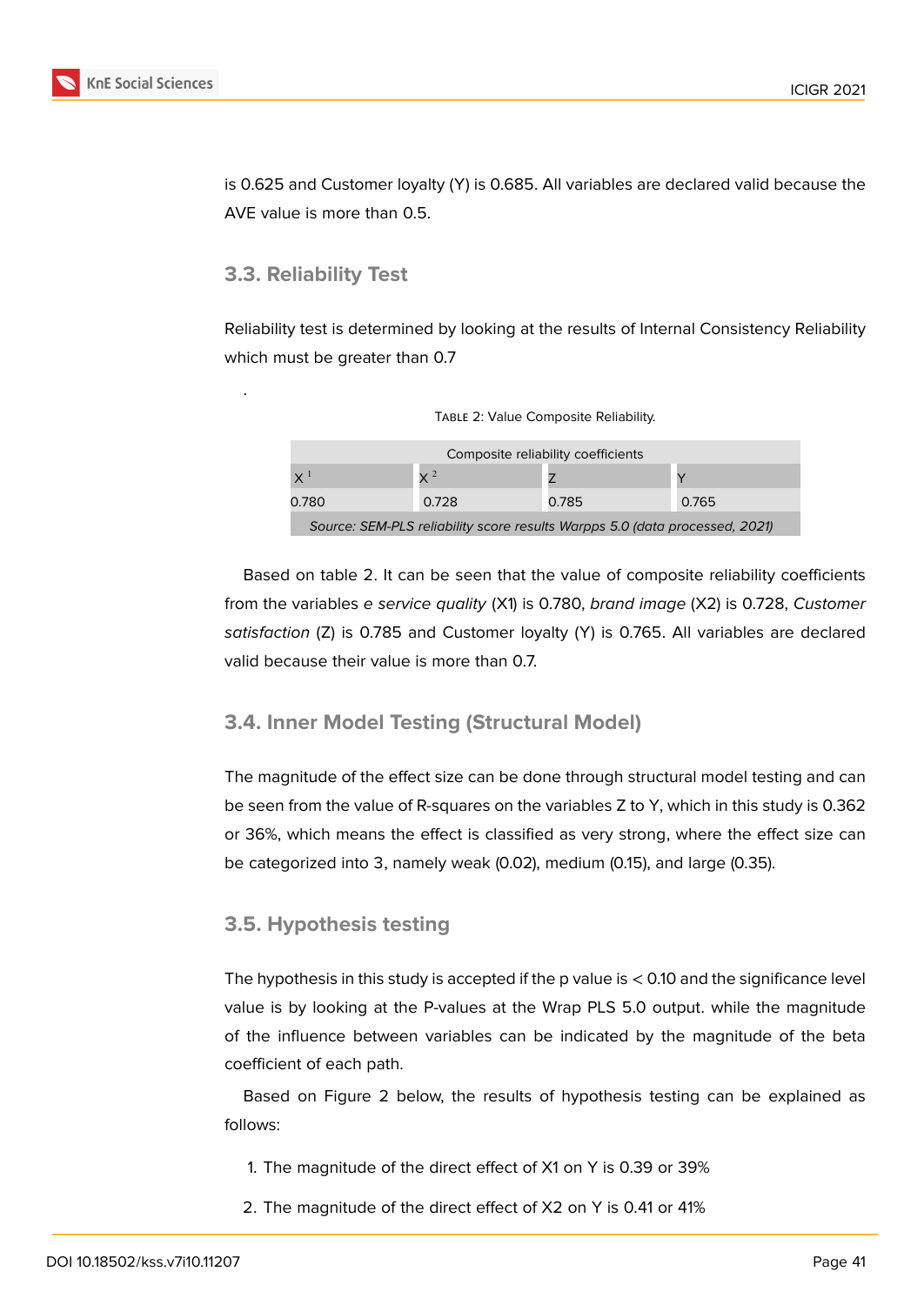- 3. Indirect effect X1 on Z + direct effect Z on Y, = 0.28 + 0.29 = 0.57 or 57%
- 4. Indirect effect  $X2$  on  $Z +$  direct effect  $Z$  on  $Y = 0.24 + 0.29 = 0.53$  or 53%

### **4. Discussion**

**The first hypothesis is that e service quality has an effect on Customer Loyalty of Conventional BPR in East Java.** Conventional BPRs in East Java have started using e-services, such as opening and creating websites for advertising promotions for credit and savings products, as well as deposits and even payments and all kinds of transactions using e-services. Conventional BPRs also try to publish all BPR activities on their website in addition to aiming for monthly reporting to the OJK, this is evidenced by the large number of respondents who use the website. In line with research [8] online financial service innovation using the internet system is more efficient than other distribution media where customers become more comfortable and trust.

**The second hypothesis, Brand Image has an effect on Customer Loyalty of Co[n](#page-9-1)ventional BPR in East Java.** Conventional BPRs build a brand image of their products with high interest rates and guaranteed by LPS and banking institutions that are always close to the small and medium community who can be used as friends of SMEs in business ventures. In line with research on brand trust and the effect of brand image on customer satisfaction after using health services , brand image has the greatest influence , customers tend to spend money and time, and travel long distances to receive treatment.[4], the buyer's attitude towards a brand is based on the product brand. However, the relationship between brand image and loyalty persists and remains unresolved.

**The third hypo[th](#page-8-3)esis is that customer satisfaction is able to mediate e service quality on customer loyalty at conventional BPRs in East Java.** The use of the web, ease of access and information on Conventional BPR products that are easily accessible by customers make e-service quality support the acceleration of financial transactions so that customers are satisfied and there is re-interaction in the use of BPR products. In line with research Quality is a key element of business achievement. According to the definition of, service quality is "the overall evaluation of a particular service company that results from comparing the company's performance with customers' general expectations of how companies in that industry should work  $\hat{a} \in \mathcal{E}$ . Service quality plays an important role in achieving important goals, including developing trust, increase satisfaction, and foster loyalty, which are recognized as important factors in business competitiveness and success.[4] For this reason, service quality has been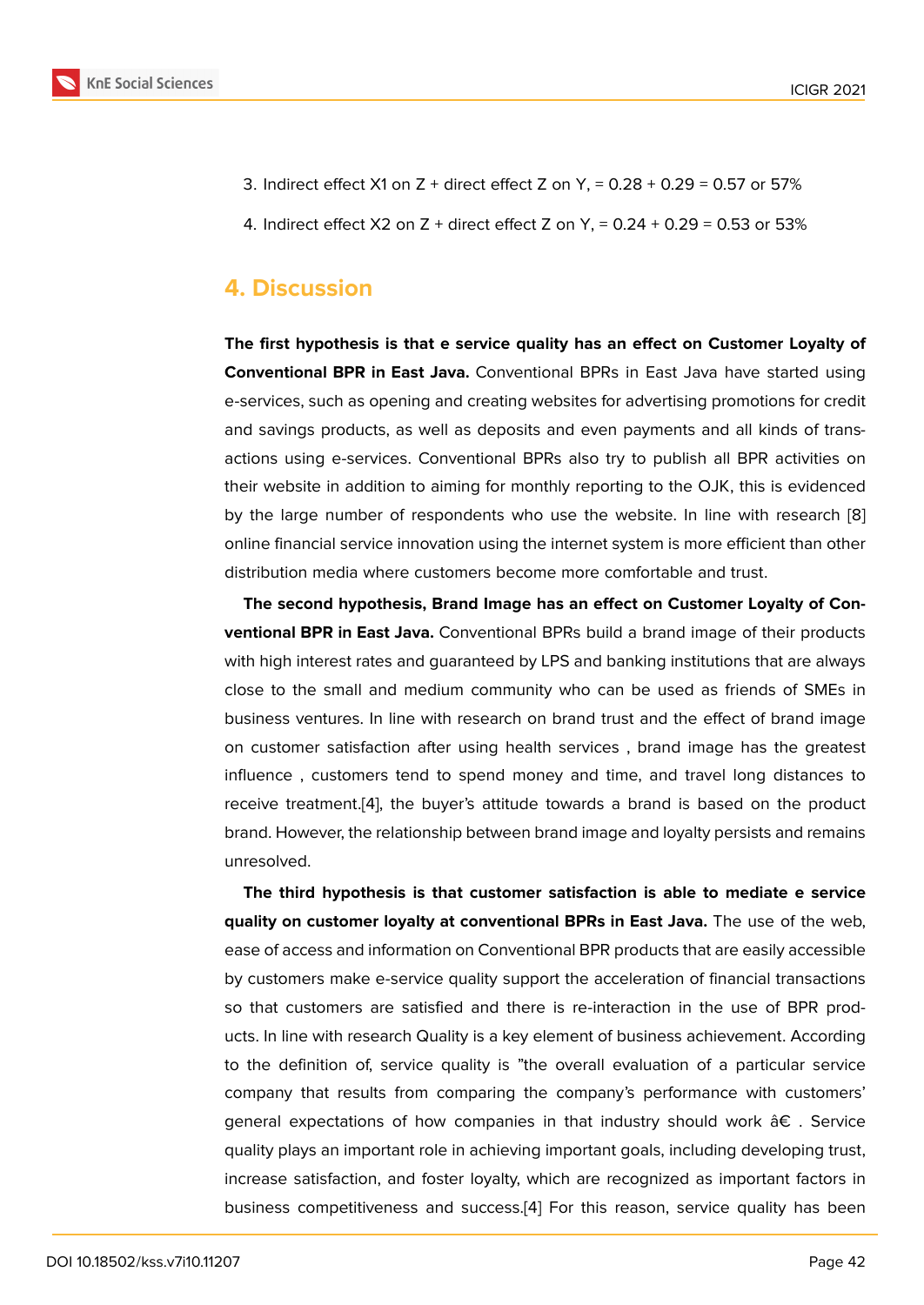studied extensively in traditional telecommunications service settings, however, online services differ from traditional services.First , elements human no e-channel: most interactions or communications between customers and businesses rely on computers or mobile phones. From human-computer interactions, the factors that affect online service quality, or electronic service quality (e-SQ), differ greatly from channel physical service traditional. Second, Compared with the physical service environment, online service customization is not direct. Sufficient customer information must be collected and processed according to online services. [7]. In addition, BPRs also have challenges in dealing with customers who want to have convenience and speed of transactions at any time. Currently, there are many mobile banking services that can help customers make transactions quickly. [9] .

### **The fourth hypothesis, customer satisfaction is able to mediate brand image on customer loyalty.**

Conventional BPRs impr[ov](#page-9-2)e their brand image through products that are easily recognized by the public with high interest rates and guaranteed by the government, in this case LPS. In line with research [7]. There is an affirmation of direct and indirect relationships as long as customer satisfaction plays a mediator role **.** Managers should improve brand image by increasing people's awareness about their brand. As a consequence of increasing brand loyalty a[wa](#page-9-0)reness, a good brand image will also develop and customer satisfaction will also increase . Customer satisfaction plays a mediating role between brand image, perceived service quality and customer loyalty. Because if customers are satisfied with the brand image and perceived service quality, customer loyalty also increases. [10]

### **5. Conclusion**

- 1. *E service quality* has a significant positive effect on customer loyalty at Conventional BPR in East Java by 39%. Conventional BPRs build a brand image of their products with high interest rates and guaranteed by LPS and banking institutions that are always close to the small and medium community that can be used as friends of SMEs in business
- 2. *Brand image* has a significant positive effect on customer loyalty at Conventional BPR in East Java by 41%. Conventional BPRs build a brand image of their products with high interest rates and guaranteed by LPS and banking institutions that are always close to the small and medium community who can be used as friends of SMEs in business ventures.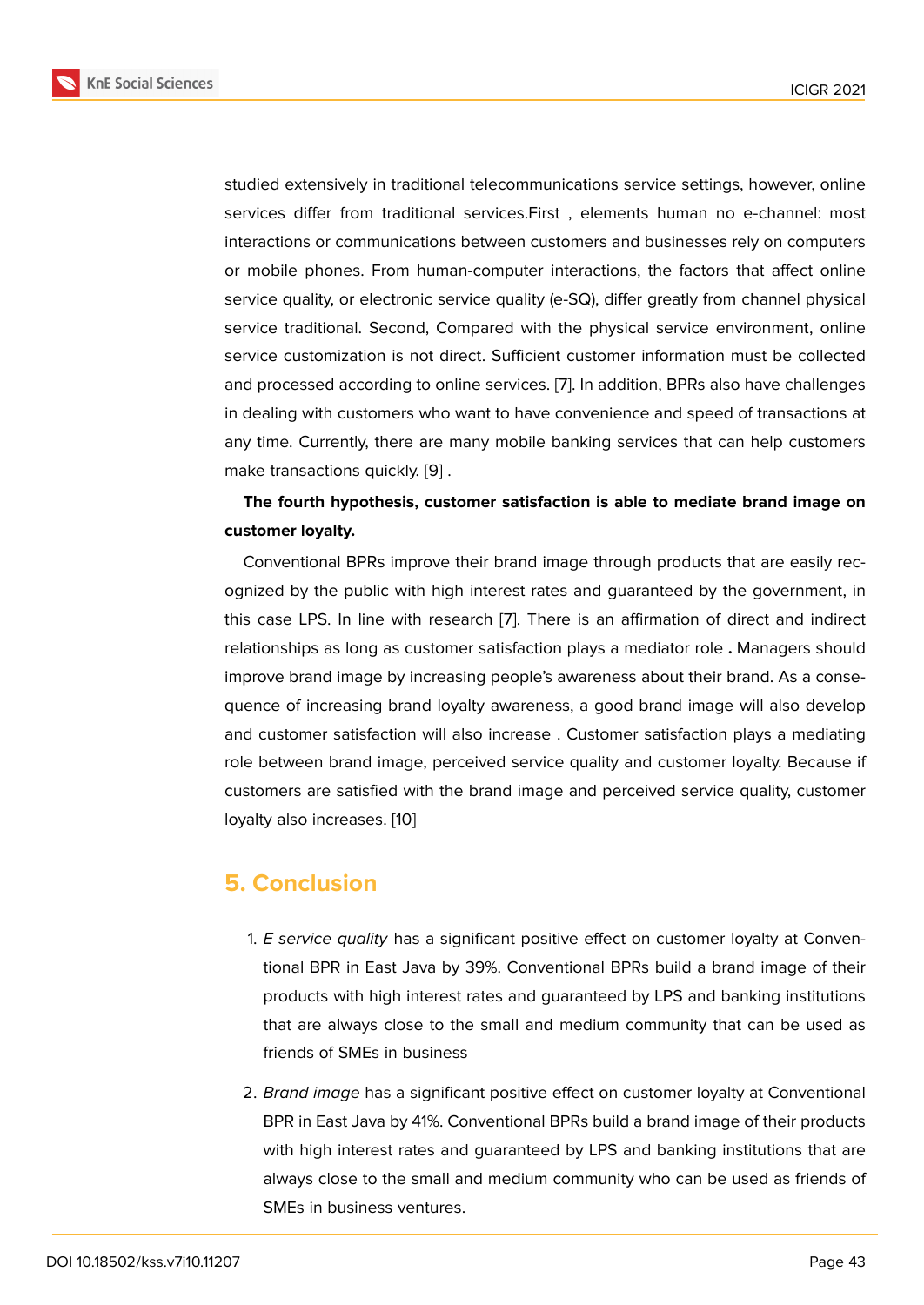- 3. *Customer satisfaction is* able to mediate *e service quality* on customer loyalty at conventional BPRs in East Java by 57%. The use of the web, ease of access and information on Conventional BPR products that are easily accessible to customers make e-service quality support the acceleration of financial transactions so that customers are satisfied and there is re-interaction in the use of BPR products.
	- 4. *Customer satisfaction is* able to mediate *brand image* on customer loyalty at conventional BPRs in East Java by 53%. Conventional BPRs improve their brand image through products that are easily recognized by the public with high interest rates and guaranteed by the government, in this case LPS.

## **Acknowledgement**

Thank you to conventional BPRs in East Java, Indonesia, especially BPR Buduran Delta Purnama Sidoarjo

## **References**

- <span id="page-8-0"></span>[1] Anwar M. The efficiency of banks in Indonesia: Sharia vs. conventional banks. Buletin of Monetary Ekonomi and Banking. 2016;18(3):307– 332. https://doi.org/10.21098/bemp.v18i3.552;301-332
- <span id="page-8-1"></span>[2] Alizadeh A, Saghebi S, Habibisenobari T, Mohammadzaheri M. Effects of adoption and satisfaction on word of mouth in the internet banking of Iran. Jurnal Internet Banking Commercial 2018;23(3):1–30.
- <span id="page-8-2"></span>[3] Alsajjan B, Dennis C. The impact of trust on acceptance of online banking. Brunel University Research Archive. June 2006;1–19.
- <span id="page-8-3"></span>[4] Khodadad Hosseini SH, Behboudi L. Brand trust and image: Effects on customer satisfaction. International Journal of Health Care Quality Assurance. 2017;30(7):580- 90. https://doi.org/10.1108/IJHCQA-04-2016-0054
- <span id="page-8-4"></span>[5] Laukkanen T, Kiviniemi V. The role of information in mobile banking resistance. International Journal Bank Market. 2010;28(5):372– 88. https://doi.org/10.1108/02652321011064890
- <span id="page-8-5"></span>[6] Paulík J, Kombo F, Ključnikov A. CSR as a driver of satisfaction and loyalty in commercial banks in the Czech Republic. Journal International Student. 2015;8(3):112-27. https://doi.org/10.14254/2071-8330.2015/8-3/9